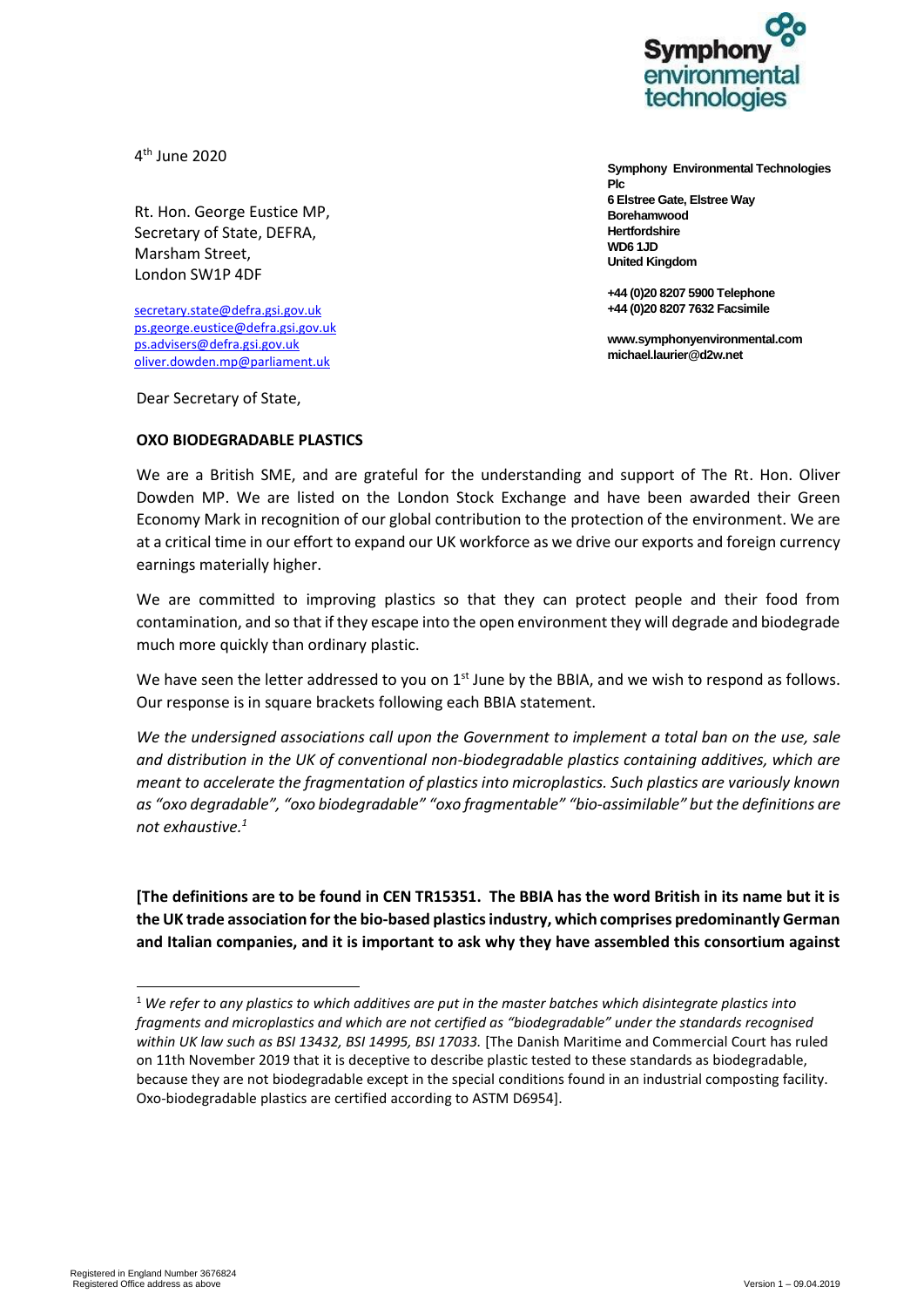

**oxo-biodegradable plastic. This needs to be understood as part of a concerted lobbying and PR campaign over nearly 20 years by the bio-based plastics industry, upon which they must by now have spent millions of Euros.** 

**They are obviously not spending this money and making all this effort to protect the environment – they are doing it because they (mistakenly) see oxo-biodegradable plastic as a threat to their market share. Their actions are fundamentally anti-competitive, and are designed to stifle a competing technology. Worse still - if they succeed they will have deprived policymakers of a technology which could be used to deal with plastic which has escaped into the open environment, from which it cannot be collected for recycling, composting, or anything else.]**

*The UK voted for the European Single Use Plastics Directive (Directive 2019/904 https://eurlex. europa.eu/legal-content/EN/TXT/HTML/?uri=CELEX:32019L0904&from=EN ) which includes the clause at Article 5 that "Member States shall prohibit the placing on the market of the single-use plastic products listed in Part B of the Annex and of products made from oxo-degradable plastic."*

**[There is a procedure, set out in the REACH Regulation, designed to prevent arbitrary and commercially or politically motivated action, which must be complied with before any substance can be banned in the EU. Article 5 is the result of lobbying in Brussels by the German and Italian biobased plastic companies, which has led the EU to ignore its own rules and to deprive citizens of their right to conduct a lawful business without due process.** 

**The Commission commenced this procedure by asking the European Chemicals Agency [ECHA] to investigate on the basis that oxo-biodegradable plastic (which they called oxo-degradable plastic) creates microplastics. Ten months into the study ECHA declared that they were not convinced that microplastics are formed. Thereupon the Commission terminated the ECHA enquiry and the Parliament and Council imposed a ban without any scientific dossier from ECHA. They thereby deprived the oxo-biodegradable industry of all the safeguards against arbitrary conduct which REACH provides, including a review by two committees and a public consultation. This is the European Union at its worst, and what they have done is unconstitutional.]**

*Whilst the UK has left the EU we have retained the ambition to achieve at least the equivalent of European environmental norms.* **[but we no longer have to implement arbitrary laws enacted in breach of the EU's fundamental norms, and without any justification from their own scientific experts]**

*At the same time, were the UK to allow these plastics, anything containing them or packaged in them could not be exported to EU markets.* **[Correct, unless the Directive is declared invalid by the EU courts before it comes into force in 2021, as it could well be, but that is no reason for banning them in the UK. By contrast no plastics, or anything containing them or packaged in them could be exported to countries in the Middle-East and Asia where oxo-biodegradable plastic is mandatory]**

*The ban on the use of oxo additives regards not just the EU. The USA also has effectively stopped the sale of such additives by adjudging that the use of marketing terms such as biodegradable for plastics using these additives is considered misleading*. **[This is not correct. California restricts the use of the**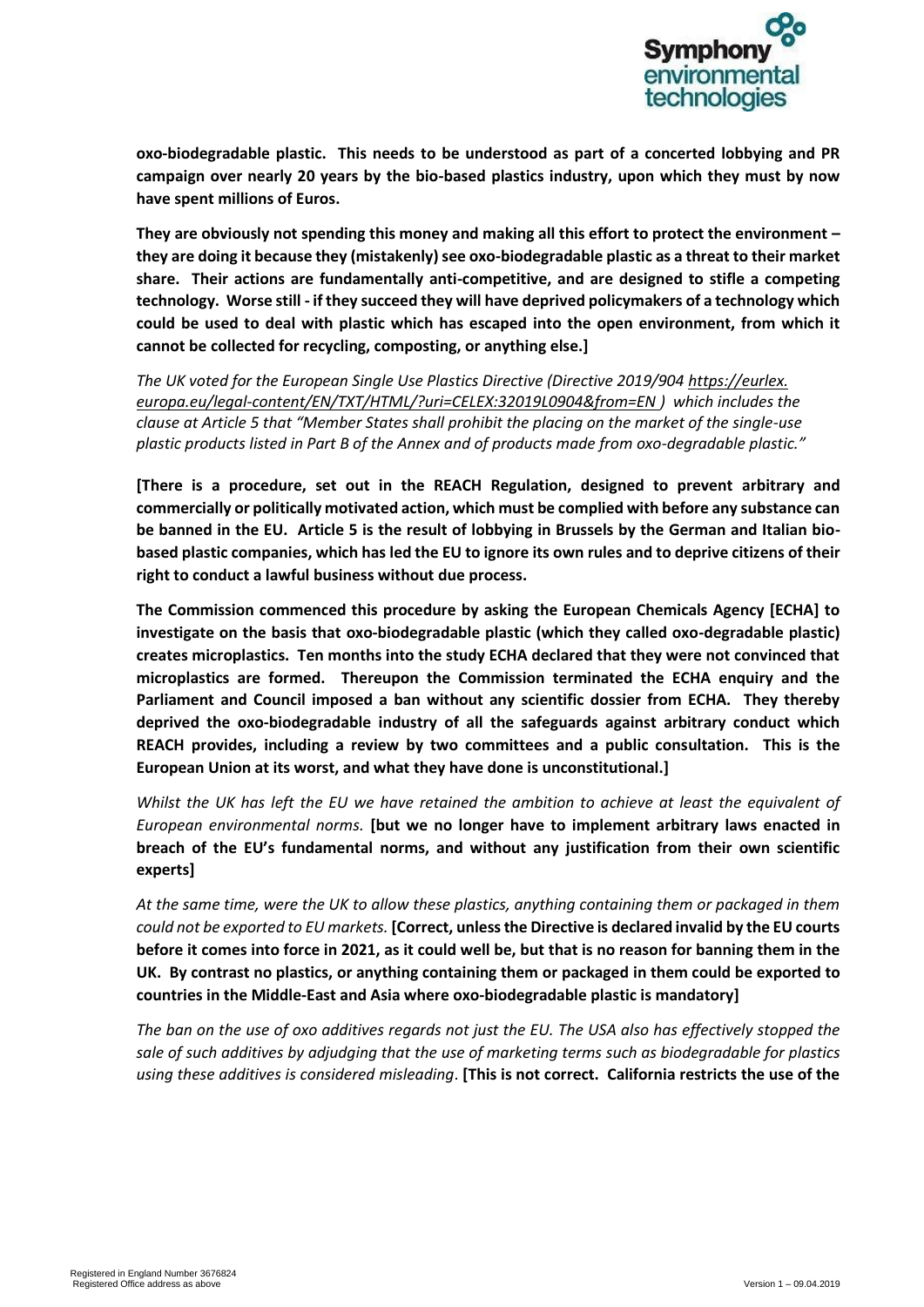

**term "biodegradable" in advertising, but oxo-biodegradable plastics are not banned in California or any other State, and are widely used in the USA].**

*Companies have been fined for using such terms and as a result these additives are not used in the USA.<sup>2</sup>* **[The case cited was decided by an unofficial body called the National Business Bureau, which has no power to impose fines, and conducted no in-depth examination of oxo-biodegradable technology. It made recommendations about the words that advertisers should use, but it is not correct to say that a result of these recommendations these additives are not used in the USA. They are used in the USA, and for example The New York Times continues to wrap its newspapers in d2w oxo-biodegradable plastic].**

*Why should this ban be implemented now? As the UK is now in the process of revising legislation on the use of plastic packaging, now is the time to act.* [**Now is the time to declare that the SUP Directive will not be implemented insofar as it relates to oxo-biodegradable plastic].**

*Overwhelming scientific evidence, including research commissioned by DEFRA<sup>3</sup> and the EU, has demonstrated beyond doubt that claims that prodegradant additives transform polyolefin plastics into biodegradable plastics are unfounded*. **[This is not correct. It is well understood that prodegradant additives do accelerate the reduction of molecular-weight so as to transform polyolefin plastics into biodegradable plastics. Today the disagreement is only about rate and extent, though nobody doubts that oxo-biodegradable plastic will become biodegradable much more quickly than ordinary plastic in the open environment with access to oxygen. There is therefore no "overwhelming evidence" that these claims are unfounded].** 

**An independent review of the scientific evidence conducted by Peter Susman QC in 2019<sup>4</sup> at the request of Symphony Environmental concluded that:**

- **oxo-biodegradable technology does facilitate the ultimate biodegradation of plastics in air or seawater by bacteria, fungi or algae, within a reasonable time, so as to cause the plastic to cease to exist as such, far sooner than ordinary plastics, without causing any toxicity; and**
- the benefit is obvious of reducing future contributions to the scourge of plastic pollution of **land and sea"**

## **See also the paper published subsequently by Queen Mary University London<sup>5</sup> ]**

*It is scientifically well-known that all polyolefin plastics are naturally prone to oxidation under environmental conditions (aging). Such oxidation ultimately leads to fragmentation and formation of microplastics, which build up in oceans and in soil*. **[Correct – and this is why oxo-biodegradable** 

<sup>2</sup> <https://www.khlaw.com/2313>

<sup>3</sup>[http://sciencesearch.defra.gov.uk/Default.aspx?Menu=Menu&Module=More&Location=None&Completed=0](http://sciencesearch.defra.gov.uk/Default.aspx?Menu=Menu&Module=More&Location=None&Completed=0&ProjectID=16263) [&ProjectID=16263](http://sciencesearch.defra.gov.uk/Default.aspx?Menu=Menu&Module=More&Location=None&Completed=0&ProjectID=16263) 

<sup>4</sup> <https://www.biodeg.org/uk-judge-find-the-case-for-oxo-biodegradable-plastic-proven/>

<sup>5</sup> <https://www.biodeg.org/wp-content/uploads/2020/02/published-report-11.2.20.pdf>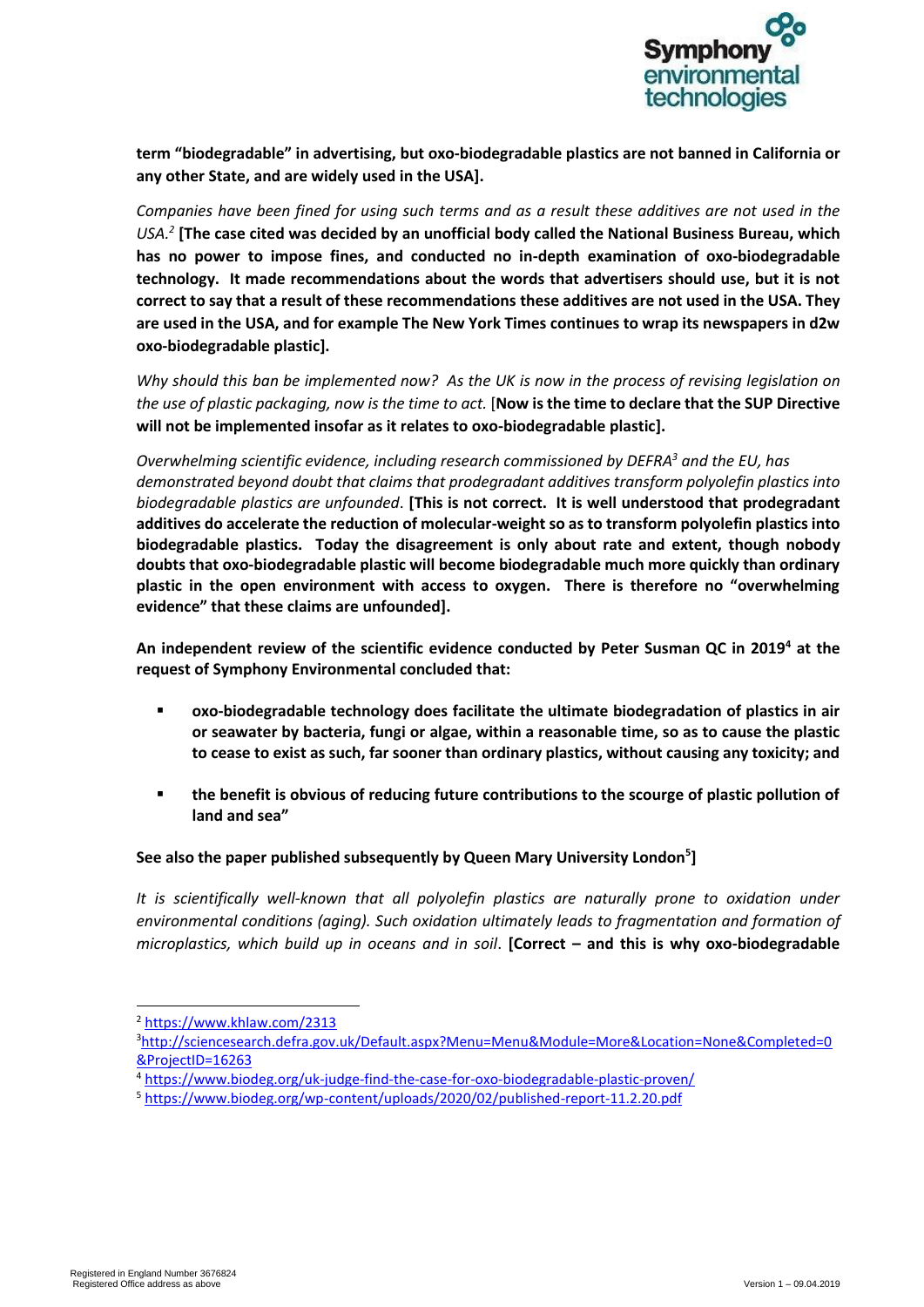

## **technology was invented, and why it is no longer acceptable to continue to use ordinary plastic for everyday plastic products.]**

*The "oxo-additives" are designed to accelerate the natural oxidation of polyolefins, causing an early fragmentation and the fragmentation of plastic products into microplastics. Thus the effect of these additives (if any) is merely to accelerate the conversion of macroplastics into microplastics, not solving the global problem of plastic pollution but worsening it.* **[This misses the fundamental point about oxo-biodegradable plastics – explained by Professor Ignacy Jakubowicz<sup>6</sup> as follows in his reply to the Ellen MacArthur Foundation:** 

**"The degradation process is not only a fragmentation, but is an entire change of the material from a high molecular weight polymer, to monomeric and oligomeric fragments, and from hydrocarbon molecules to oxygen-containing molecules which can be bioassimilated."]**

*Even the claimed disintegration effectiveness is questionable, under some environmental conditions. Experiments undertaken by the University of Plymouth<sup>7</sup> in 2019 showed that plastic films claiming to be "degradable" due to the oxo additives in them, remained intact in the sea and in soil after 3 years.* **[They exposed the bags in the open air in Plymouth, and found that Symphony's product lost strength at a significantly faster rate than the other bags - between 0−9 months (p = < 0.01).** 

**Indeed they found that this product had the greatest loss in tensile-strength over 27 months for all environments in which bags were tested. Conventional plastic had the least reduction in tensile strength. They also tested the bags in conditions in which a slower rate of degradation would be expected<sup>8</sup> ]**

*The UK Advertising Standards Authority in 2019 also found that the use of the term "biodegradable" for dog poop bags made from oxo plastics were misleading as after 2 years these bags were still undegraded.<sup>9</sup> Nevertheless, they are still sold in the UK.* **[The ASA did not say that after two years the bags were still undegraded. Nor did they rule that the bags would not biodegrade significantly faster than a conventional plastic bag in the open environment. They initially ruled that consumers would expect them to degrade in the open environment, but then changed their mind and said that consumers would expect them to degrade in a landfill. They are not however advertised as degradable in landfill (although they will do so where oxygen is present).]**

*Moreover, such plastics are not recyclable as the powders contained in them assist degradation and therefore render instable plastic polymers when recycled together.* **[This is not correct.<sup>10</sup> We have supplied 200,000 tons of oxo-biodegradable plastic in more than 90 countries and a high percentage is being recycled, with no difficulties encountered. However, the type of plastic promoted by the** 

<sup>6</sup> [fhttp://www.biodeg.org/Reply%20to%20Ellen%20MacArthur%20Foundation%20from%20Prof%20Ignacy%20J](http://www.biodeg.org/Reply%20to%20Ellen%20MacArthur%20Foundation%20from%20Prof%20Ignacy%20Jakubowicz%20-%2021-8-17.pdf) [akubowicz%20-%2021-8-17.pdf](http://www.biodeg.org/Reply%20to%20Ellen%20MacArthur%20Foundation%20from%20Prof%20Ignacy%20Jakubowicz%20-%2021-8-17.pdf)

<sup>7</sup> [https://www.plymouth.ac.uk/news/biodegradable-bags-can-hold-a-full-load-of-shopping-three-years](https://www.plymouth.ac.uk/news/biodegradable-bags-can-hold-a-full-load-of-shopping-three-years-afterbeing-discarded-in-the-environment)[afterbeing-discarded-in-the-environment](https://www.plymouth.ac.uk/news/biodegradable-bags-can-hold-a-full-load-of-shopping-three-years-afterbeing-discarded-in-the-environment)

<sup>8</sup> <https://www.biodeg.org/wp-content/uploads/2019/11/opa-comments-on-plymouth-10.pdf>

<sup>9</sup> <https://www.asa.org.uk/rulings/ancol-pet-products-ltd.html>

<sup>10</sup> <https://www.biodeg.org/recycling-and-waste/>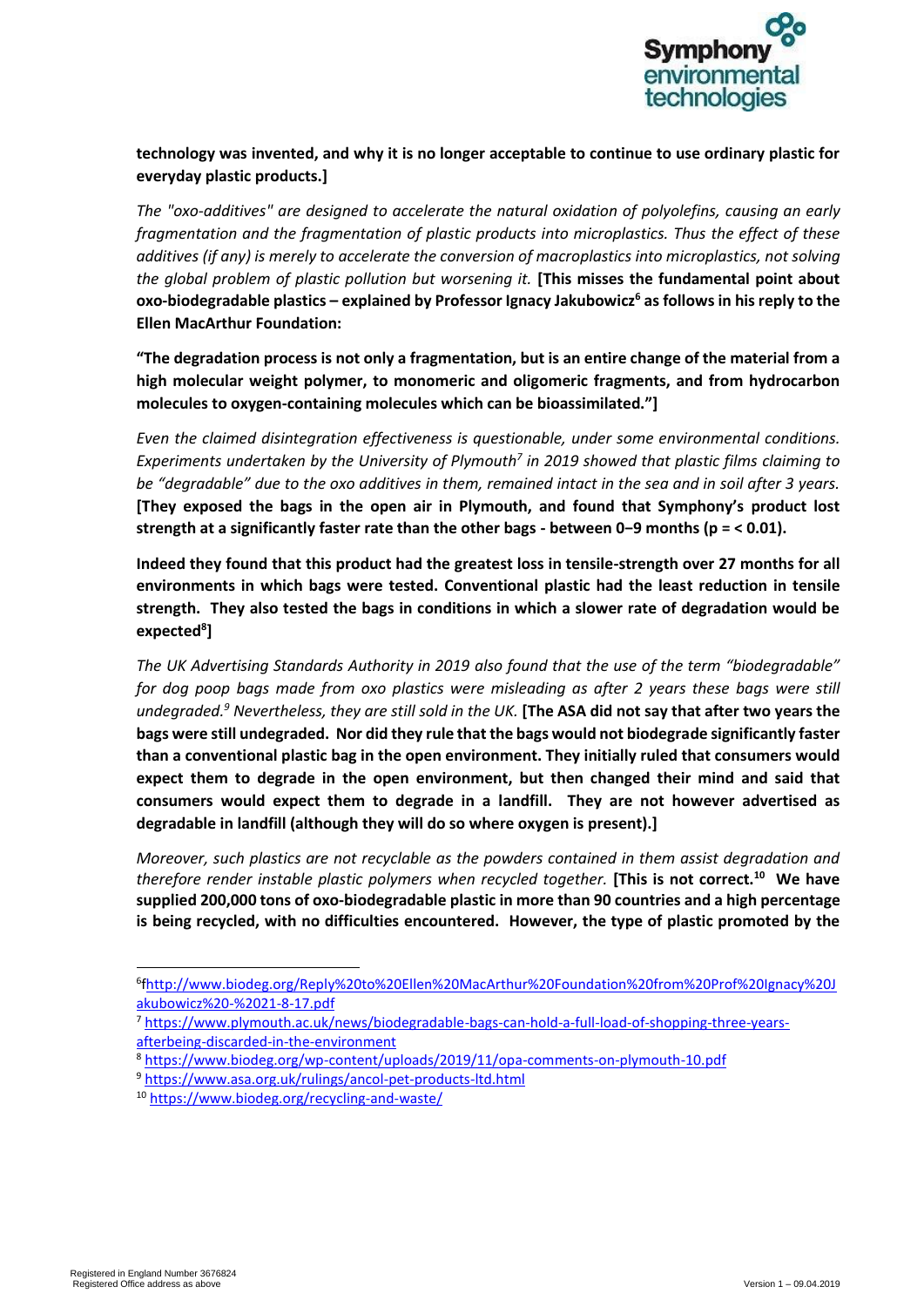

## **BBIA will certainly compromise a normal recycling scheme, but they are not calling for it to be banned.]**

*These plastics are also not compostable and lead to confusion among consumers and retailers who consider them to be biodegradable as if they were compostable.* **[They are not marketed as compostable, and even if a plastic is not compostable that is no reason to ban it. Almost all plastics in use today are not compostable.** 

**Confusion is actually caused by the BBIA and others continuing to use the misleading term "oxodegradable" and by marketing plastic as compostable when it does not in fact convert into compost. This is because EN13432 requires it to convert into CO<sup>2</sup> gas within 180 days. Also, the German courts in Güthoff v Deutsche Umwelthilfe (2014) have held that it is deceptive to market plastic as "compostable" because it is seldom actually composted.<sup>11</sup> It is also confusing to call them biodegradable when the Danish courts (see footnote 1 above) have held that it is deceptive to call them biodegradable, because they are tested according to EN13432 to biodegrade in the special conditions found in an industrial composting unit.]**

*A very wide coalition of signatories including some of those signing here, led by the Ellen Macarthur Foundation, called for a ban as long ago as 2017 that was reiterated in 2018<sup>12</sup>. That is attached. We wish to remind you of the call from the Foundation and reiterate it ourselves here.* **[The BBIA do not however mention that the Ellen MacArthur Foundation claimed in its 2017 report that oxobiodegradable plastics simply created microplastics, but after meeting with Symphony Environmental they withdrew that claim and accepted in their 2019 report that they can degrade faster than ordinary plastics and are biodegradable. It is also notable that many of the signatories are bio-based plastics companies from whom EMF has received funding, or lobby organisations (eg BBIA, European Bioplastics, Australasian Bioplastics, and BPI) working on their behalf. Among the others are multinational companies whose products bearing their brand names are found littering the oceans and beaches all over the world, and who need to stop using ordinary plastic.]**

*Whilst we in the UK are ourselves introducing national bans on single use plastics* **[This needs to be reconsidered, because COVID-19 has shown that single-use plastic is vital for protecting people and their food from microbial contamination. Instead of being banned, single-use plastic should be made with anti-microbial technology<sup>13</sup>and should also be made oxo-biodegradable in case it escapes into the open environment.]** 

*Now is the time to also ban the scourge of plastic fragments deriving from oxo additives. We hope you will act quickly to implement this ban in the UK without further delay and respect the undertaking the UK voted for when this issue was raised in the EU.* **[BBIA have admitted above that the plastic fragments found in the environment are coming from conventional plastics and that they build up over many years in oceans and in soil.** 

<sup>11</sup> See also<https://www.biodeg.org/oregon-composters-dont-want-compostable-packaging/>

<sup>12</sup> <https://www.newplasticseconomy.org/about/publications/oxo-statement>

<sup>13</sup> See [www.d2p.net](http://www.d2p.net/)